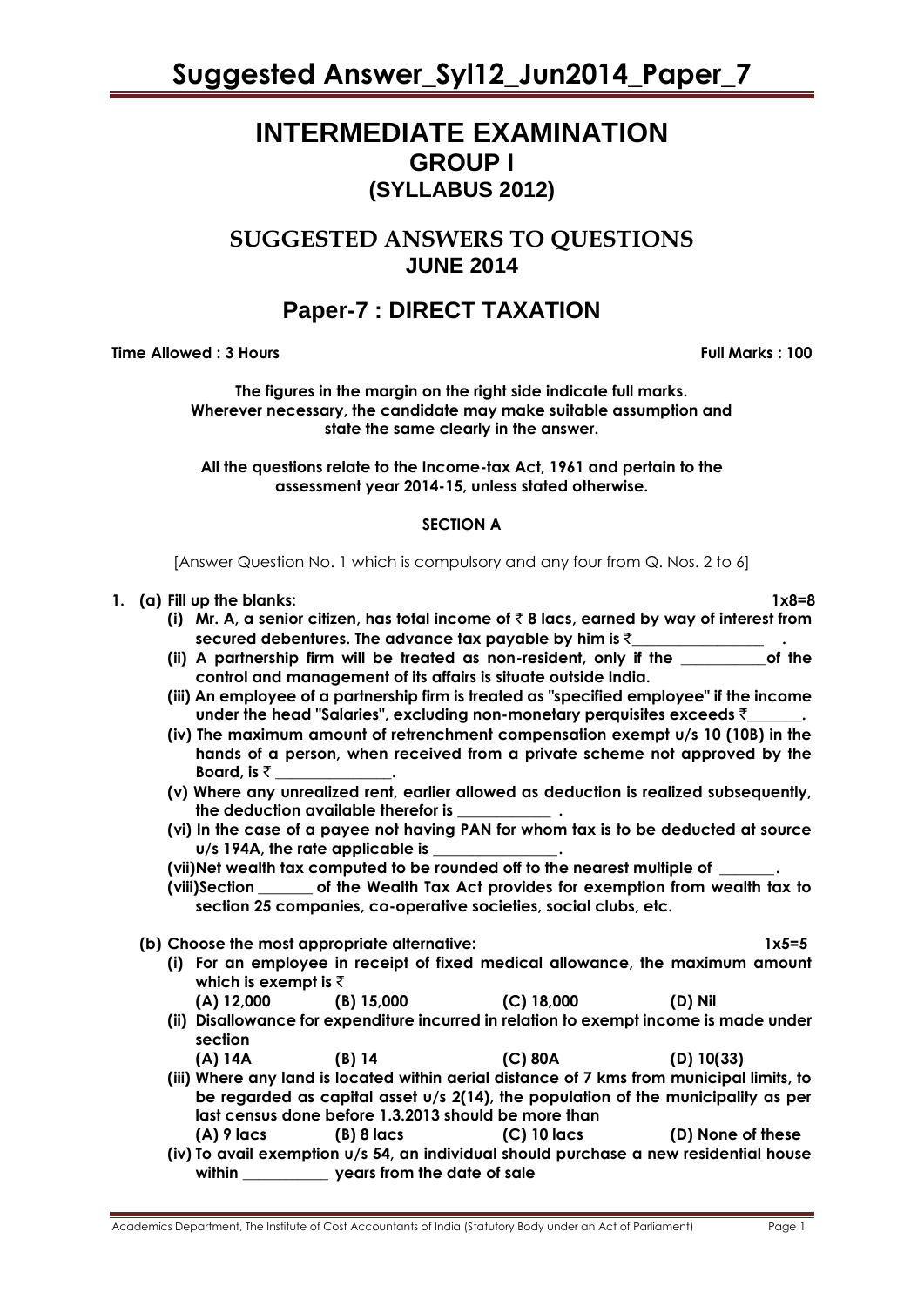**(A) 2 (B) 3 (C) 1 (D) 4 (v) For an assessee engaged in manufacturing activity, additional depreciation u/s 32(1)(iia) for second-hand machinery costing** ` **3 lacs, installed on 12.5.2013 is ? (A) 30,000 (B) 45,000 (C) 60,000 (D) Nil**

Answer:

- 1. (a) (i) Nil
	- (ii) Whole
		- (iii) 50,000
		- (iv) 5,00,000
		- (v) Nil
		- (vi) 20%
		- (vii)One rupee (viii)45
	- (b) (i) D
		- (ii) A
			- (iii) C
			- (iv) A
			- (v) D
- **2. (a) There exists no difference in the treatment of income claimed as exempt u/s 10 with those entitled to deduction under chapter VI-A of the Income Tax Act, 1961. Do you agree with the statement? Justify your answer: 3**
	- **(b) Briefly explain the deduction allowable u/s 37 of the Income Tax Act, 1961 in respect of income from business or profession. 4**
	- **(c) Ram and Shyam are members of a firm "R and S" and also joint owners (50% each) of a two storied house property (of equal area), the details of which are as follows:**
		- **(i) Ground Floor—let out at a monthly rent of** ` **20,000/-.**
		- **(ii) First Floor—used for partnership business of Ram and Shyam.**
		- **(iii) Ram and Shyam received the following amounts in respect of another property which they had sold it on 31.03.2013:**
			- \* **Unrealised Rent pertaining to FY 2012-13—** ` **50,000/-**
			- \* **Arrears of rent pertaining to FY 2012-13—** ` **1,00,000/-**
		- **(iv) Municipal taxes paid for the entire house property—**` **15,000/- p.a.**
		- **(v) Interest on borrowings for the entire house property (Joint loan taken from HDFC)—** ` **3,00,000/-**

**Compute the income from house property and also explain how such income will be assessed in the hands of R and S. 6**

# Answer:

2. (a) The statement is not correct. There are differences between the two.

The differences in the treatment of income claimed u/s 10 with those Chapter VI A of the Income Tax Act, 1961 are as follows:

| Exemption u/s 10                                                                            | Deduction under Chapter VI-A                                                                                                                                               |  |  |
|---------------------------------------------------------------------------------------------|----------------------------------------------------------------------------------------------------------------------------------------------------------------------------|--|--|
| Income exempt does not form part   Income forms part of Total income<br>of the total income |                                                                                                                                                                            |  |  |
| Expenditure in relation to income<br>exempt not deductible                                  | Expenditure in relation<br>income<br>tο<br>deductible                                                                                                                      |  |  |
| gross total income                                                                          | It will not enter in the calculation of   It is a deduction from gross total income.<br>Hence, the impugned income might enter<br>the calculation upto gross total income. |  |  |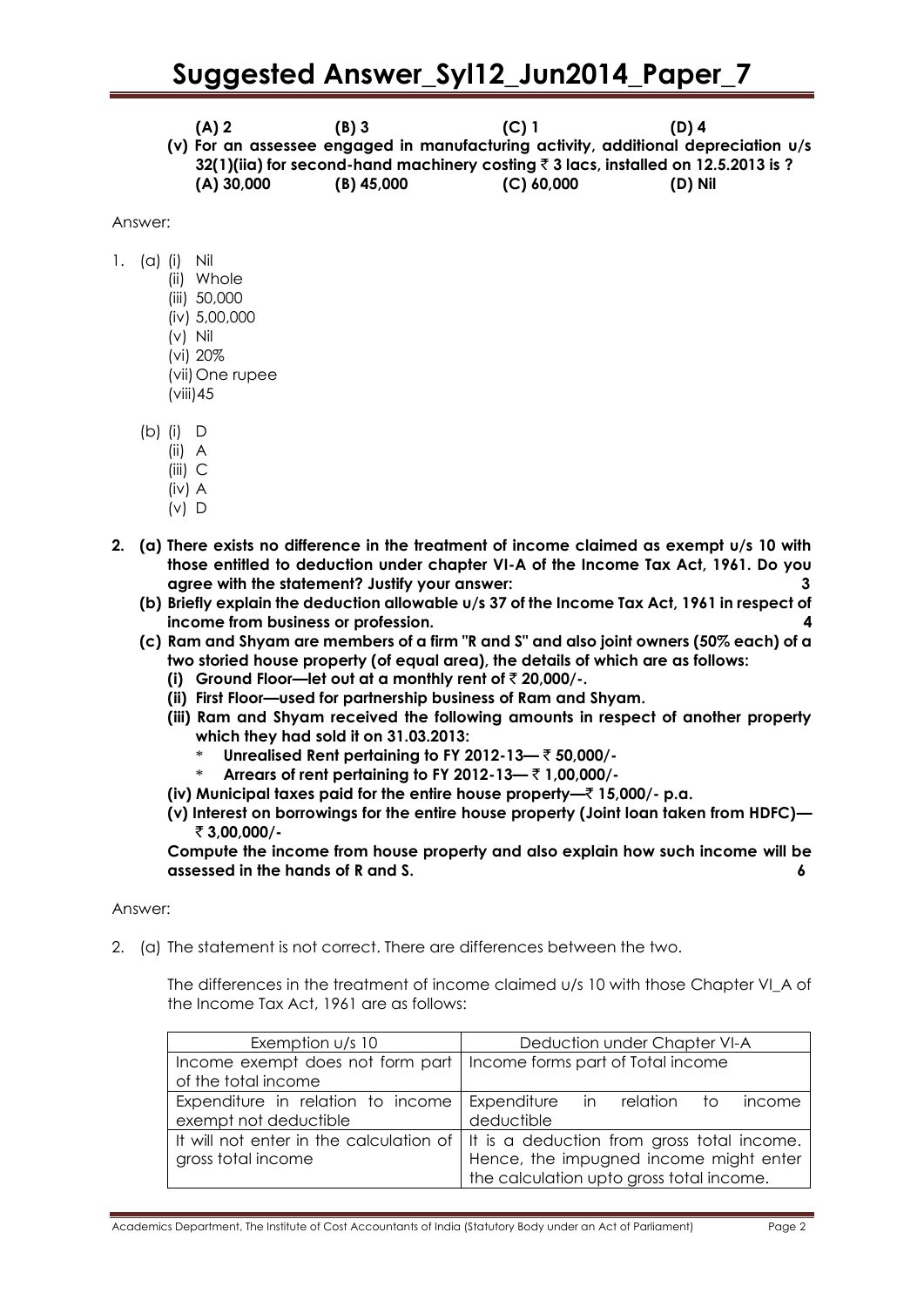| Income | exemption is normally Deduction is normally allowed based on |  |                                              |  |  |  |
|--------|--------------------------------------------------------------|--|----------------------------------------------|--|--|--|
|        | subject to certain conditions                                |  | payment or fulfillment of certain conditions |  |  |  |

- (b) In computing the taxable income under the head "Profit and gains of business or profession", the assessee is entitled to deduct u/s 37, subject to following conditions:
	- (a) The expenditure should not be one covered in sections 30 to 36.
	- (b) The expenditure must have been incurred wholly and exclusive for the purpose of earning income.
	- (c) The expenditure should not be in the nature of capital expenditure or in the nature of personal expenses.
	- (d) There must be clear nexus between the expenditure incurred and income sought to be earned.
	- (e) The expenditure should be incurred in the previous year.
	- (f) Any expenditure incurred by an assessee for any purpose which is an offence or which is prohibited by law shall not be deemed to have been incurred for the purpose of business or profession and no deduction or allowance shall be made in respect of such expenditure.

| ×<br>۰,<br>w<br>۰. |  | . .<br>۰,<br>$\sim$ |  |
|--------------------|--|---------------------|--|
|--------------------|--|---------------------|--|

# Computation of income from House Property

|                                                     | ₹        | ₹          |
|-----------------------------------------------------|----------|------------|
| Annual Rent Received (Ground Floor - ₹              | 2,40,000 |            |
| $20,000 \times 12$                                  |          |            |
| <b>Less:</b> Municipal taxes paid (50% of total     |          |            |
| tax of house property - 50% of ₹15,000)             | 7,500    |            |
| <b>Net Annual Value (NAV)</b>                       |          | 2,32,500   |
| <b>Less:</b> Standard Deduction $u/s$ 24(a) $@$ 30% | 69,750   |            |
| of NAV                                              |          |            |
| <b>Less:</b> Interest on Borrowed Capital u/s       |          |            |
| 24(b) - Actual amount ₹ 3,00,000 But,               |          |            |
| maximum deduction restricted upto a                 | 1,50,000 | (2,19,750) |
| maximum of 50% of ₹ 3,00,000 = ₹ 1,50,000,          |          |            |
| since remaining 50% is used for business            |          |            |
| purpose                                             |          |            |
| Net Income from House Property                      |          | 12,750     |
| <b>Add:</b> Unrealised Rent received                |          | 50,000     |
| <b>Add:</b> Arrears of Rent received                | 1,00,000 |            |
| <b>Less:</b> Standard deduction @ 30% of arrears    | 30,000   |            |
| of rent                                             |          | 70,000     |
| <b>Total Income from House Property</b>             |          | 1,32,750   |

Note:

- (a) Though R and S in an AOP, the income from House Property will not be assessed as income of the AOP but will be included in the hands of the individual members as per Section 26 since the share of each member is definite and ascertainable. Hence, Ram and Shyam would show  $\bar{\tau}$  66,375/- each in their individual total income as income from house property.
- (b) The balance 50% municipal taxes and interest on borrowed capital in allowed as a business expenditure in their business income.
- (c) Both unrealized rent and arrears of rent received during the year would be taxable in the hands of the assessee whether or not the assessee is the owner of the property (Section 25AA and Section 25B)
- (d) 30% of the amount of arrears of rent shall be allowed as deduction whereas no deduction shall be allowed for unrealized rent.
- (e) The portion of property used for business purposes, will not be considered for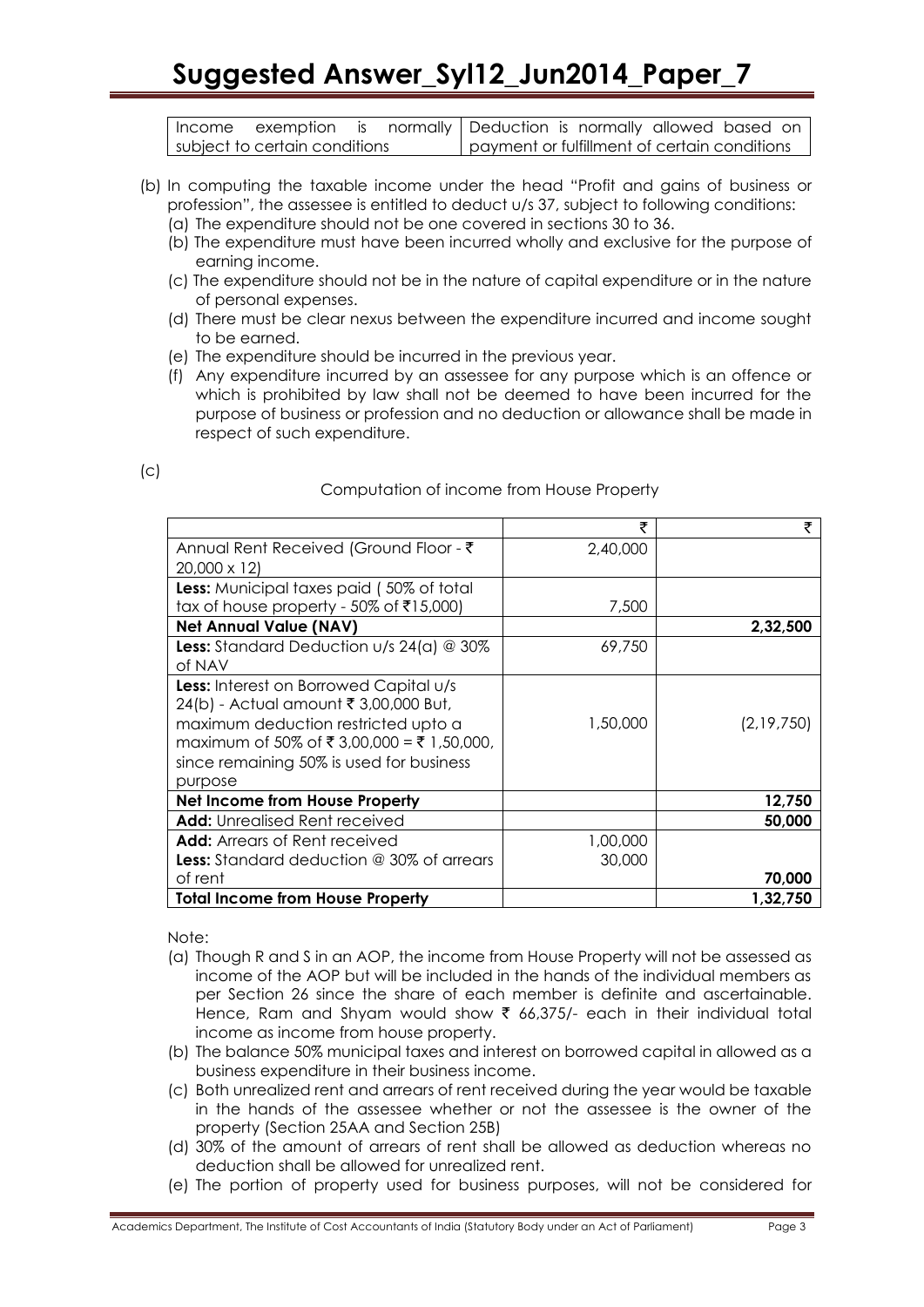computing income from house property, business done by a partnership firm is business done by a partner of the firm. Hence, the Annual Let-out Value of the floor used for partnership business will not be considered while computing income from house property.

- **3. (a) Mr. Raghu joined a company at Chennai on 01.07.2013 and was paid the following emoluments:**
	- **(i) Basic salary** ` **50,000 per month.**
	- **(ii) Dearness allowance 50% of basic salary (eligible for retirement benefits).**
	- **(iii) Furnished accommodation owned by company was provided at Chennai.**
	- **(iv) Value of furniture in the accommodation** ` **2,00,000 (cost).**
	- **(v) Motor car owned by the employer (with engine capacity less than 1.6 litres) given for exclusive personal use. Self-driven by Raghu. Expenses incurred by employer on its running and maintenance** ` **55,950.**
	- **(vi) Educational facility for two children provided free of cost. The school is owned by**  the company. Tuition fee per month  $\bar{\tau}$  600 and  $\bar{\tau}$  1200 respectively.

**(vii)Annual membership fee for Gymkhana Club paid by the employer** ` **20,000. Compute the income from salary of Mr. Raghu for the assessment year 2014-15. 7**

- **(b) Mr. Somu placed a deposit of** ` **20,00,000 in LMN Bank on which he is eligible for interest of**  $\bar{\tau}$  **1,90,000 for the year. He also borrowed**  $\bar{\tau}$  **7,00,000 from the bank on the security of the deposit. The amount borrowed was used for his medical expenses and daughter's education. Interest on the amount borrowed was** ` **63,000. He offered net**  interest income of  $\bar{\tau}$  1,27,000 under the head 'income from other sources'. Is he **correct? 3**
- **(c) What is reverse merger? Explain the reasons for resorting to the same by the assessees.**

Answer:

3. (a)

Computation of income from salary of Mr. Raghu for F.Y. 2013-14

|                                                                                                                                                                                          | ₹        | ₹        |
|------------------------------------------------------------------------------------------------------------------------------------------------------------------------------------------|----------|----------|
| Basic Salary ₹ 50,000 x 9                                                                                                                                                                |          | 4,50,000 |
| Dearness Allowance @ 50% of Basic Salary                                                                                                                                                 |          | 2,25,000 |
| Value of Furnished Accommodation @ 15% of Salary<br>In this problem, Salary = Basic Salary + D.A. (forming part of<br>retirement benefit) = $4,50,000 + 2,25,000 = 6,75,000 \times 15\%$ | 1,01,250 |          |
| Add: Value of perquisite for furniture provided<br>$(2,00,000 \times 10\% \times 9/12)$                                                                                                  | 15,000   |          |
|                                                                                                                                                                                          |          | 1,16,250 |
| <b>Add:</b> Value of perquisite for motor car - running and<br>maintenance expenses incurred by employer but car                                                                         |          |          |
| exclusively used for personal use                                                                                                                                                        |          | 55,950   |
|                                                                                                                                                                                          |          |          |
| Add: Value of perquisite for educational facility provided to<br>children of employee in a school owned by employer                                                                      |          |          |
| Child 1 - Tuition Fee ₹600 per month (since not exceeding<br>₹1,000 per month)                                                                                                           | Exempted |          |
| Child 2 - Tuition Fee ₹1,200 per month (exceeding ₹1,000 per<br>month). Taxable Value of perquisite per month = $\bar{\tau}$ (1,200 -<br>1,000) = ₹ 200 x 9 months                       | 1,800    | 1,800    |
|                                                                                                                                                                                          |          |          |
| Add: Club Membership fee paid by employer                                                                                                                                                |          | 20,000   |
| <b>Gross Income from Salary</b>                                                                                                                                                          |          | 8,69,000 |

**3**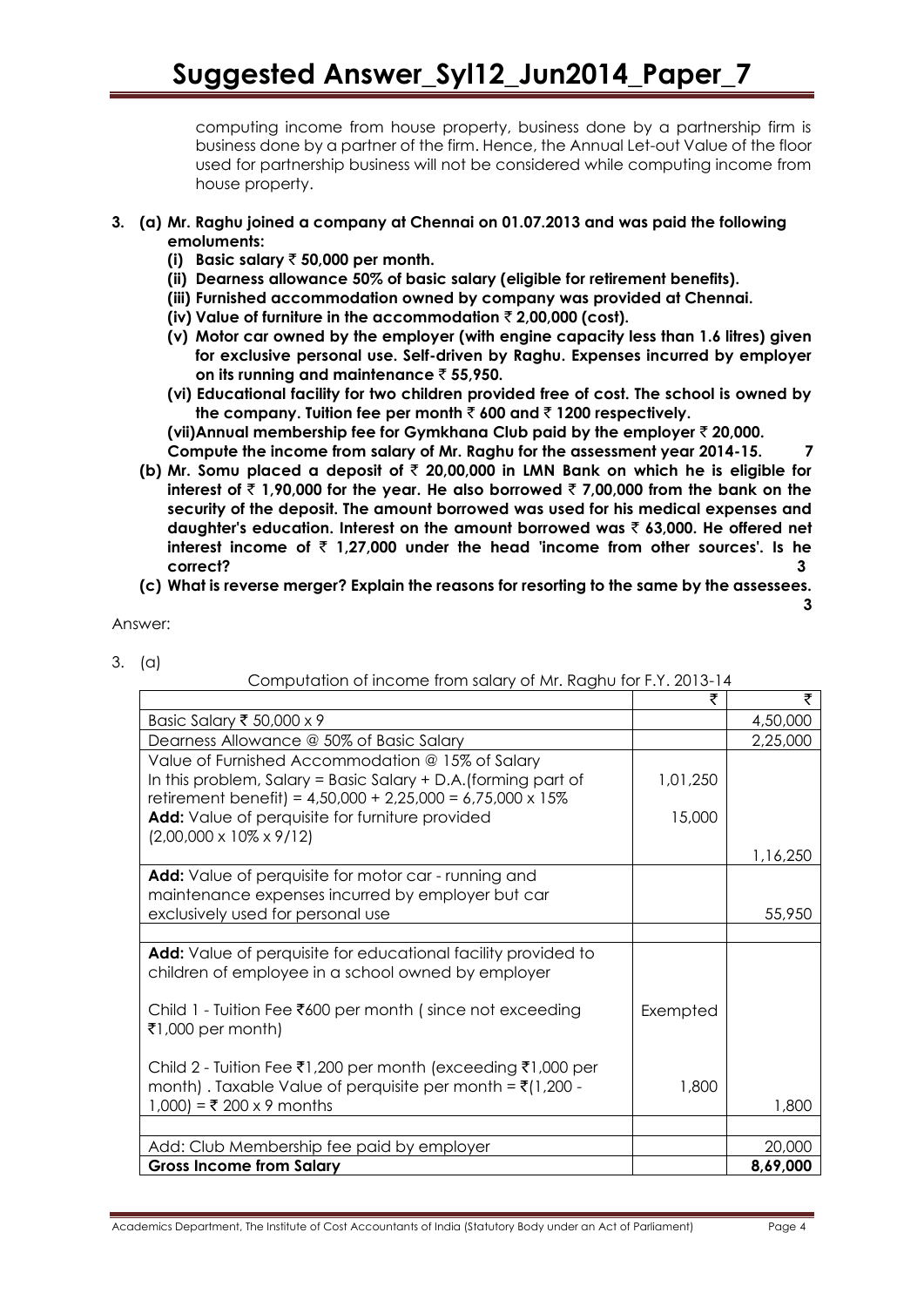(b) Under Section 57 any expenditure (not being capital expenditure) expended to earn income chargeable under the head "Income from other sources" will be allowed as deduction against such income.

Interest on bank fixed deposit was income in the hands of the assessee but interest on loan taken on that deposit is not an allowable expenditure.

Therefore, in the given case, the action of Mr. Somu is not correct; the interest of  $\bar{\tau}$ 1,90,000 is taxable and the interest paid on loan is not deductible. In result, the income chargeable would be  $\bar{\tau}$  1,90,000.

(c) Generally a profit making company will take over / absorb a loss making company. However, the conditions of section 72A are to be fulfilled in order to avail such benefit.

Section 72A says that accumulated loss and unabsorbed depreciation of the amalgamated company shall be deemed to be the accumulated loss and unabsorbed depreciation of the amalgamated company in order to be eligible for carry forward and set off. However, the conditions given in section 72A are not that easy to fulfill.

In order to overcome the difficulties of section 72A, the loss making company will amalgamate or absorb the profit making company. In result, the loss making company will continue to exist. Such merger is called "reverse merger".

The procedural requirements of section 72A could be circumvented in the case of reverse merger.

- **4. (a) Powell Ltd. filed its return of loss beyond the 'due date' prescribed in section 139(1) read with section 80 of the Act. It has business loss of** ` **20,50,000. It approaches you for advice regarding the course of action to be taken to secure the benefit of carry forward of business loss for set off against future profits. Advise suitably. 3**
	- **(b) Write a brief note on the deduction available under section 80DDB. 4**
	- **(c) Mr. Nitin owns two houses, both of which are occupied by him for residential purpose. The details are given below:**

|                                                                                  | House-I    | House-II   |
|----------------------------------------------------------------------------------|------------|------------|
| <b>Fair rent</b>                                                                 | 7,20,000   | 6,30,000   |
| <b>Municipal value</b>                                                           | 5,00,000   | 5,00,000   |
| <b>Standard rent</b>                                                             | 6,00,000   | 6,00,000   |
| Date of completion                                                               | 01.01.2002 | 01.07.2008 |
| Municipal tax paid                                                               | 10%        | 12%        |
| Date of loan                                                                     | 01.07.1998 | 01.05.2005 |
| Interest on loan for the financial year 2013-14                                  | 1,10,000   | 1,70,000   |
| Compute his income from house property and advise which house should be opted by |            |            |
| him as self occupied.                                                            |            |            |

# Answer:

4. (a) Generally, return filed beyond the due date specified in section 139 (1) would deprive the taxpayer the benefit of carry forward of business loss.

However, in extraordinary circumstances, the CBDT has the powers to condone the delay in filing return having carry forward of business loss to the future years.

[Associated Electro Ceramics v. CBDT 201 ITR 501 (Kar)].

As per Circular No. 8 of 2001 monetary limits have been prescribed for condonation of delay in filling loss returns. In cases where the refund is less than  $\bar{\tau}$  10,000, the Assessing Officer can condone the delay with the approval of CIT, for refunds from  $\bar{\tau}$  10,001 to  $\bar{\tau}$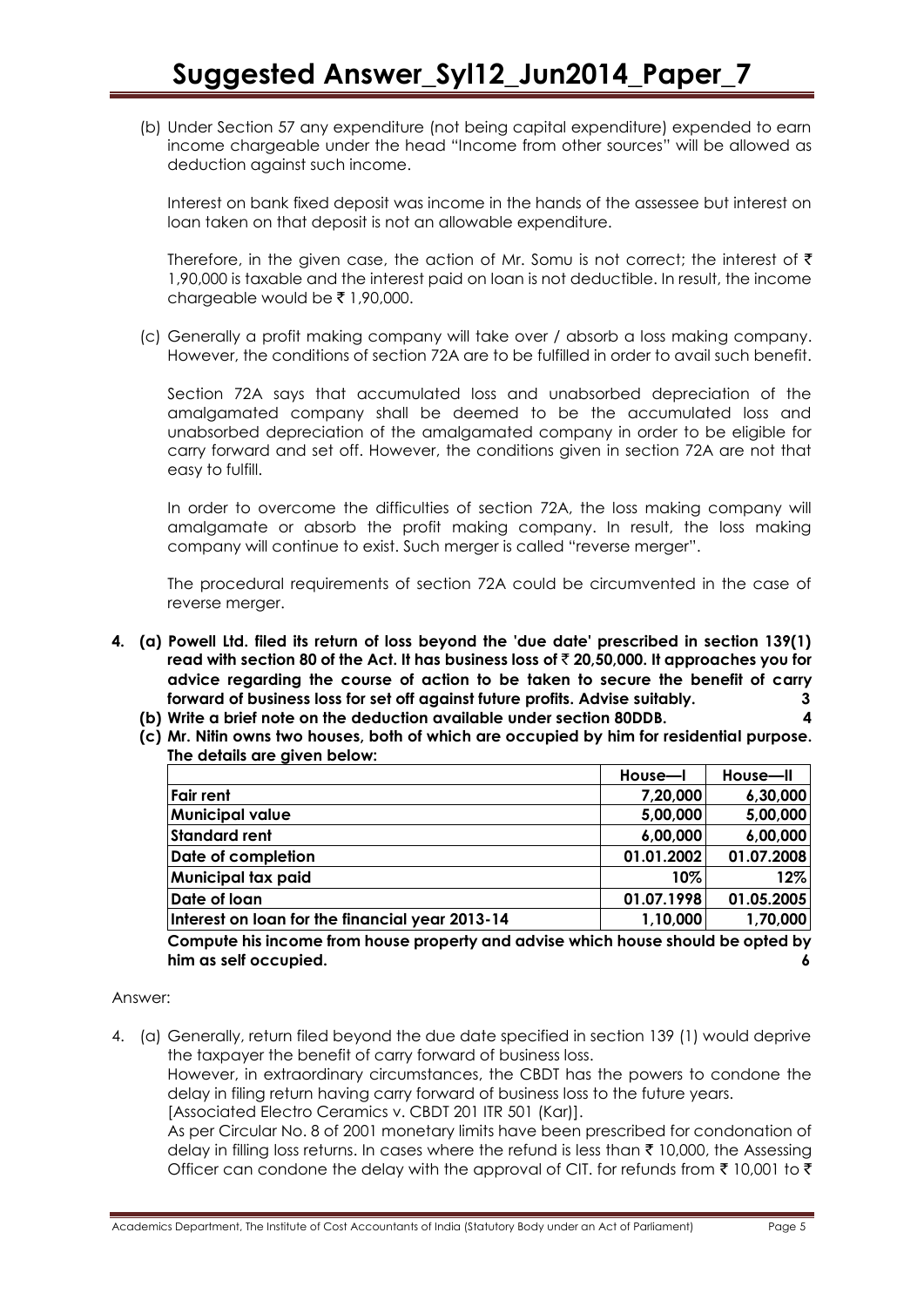1,00,000 the Assessing Officer can condone the delay with the approval of CCIT/DGIT. Where the refund claim exceeds  $\bar{\tau}$  1,00,0001 only the CBDT has the power to condone the delay.

Therefore, the loss return of Powell Ltd. could be condoned by CBDT. However, Powell Ltd has to file a condonation petition to the CBDT to carry forward the business loss.

(b) Aspects to be satisfied for availing deduction under section 80DDB:

- **Eligible assessee:** Individual and HUF
- **Condition:** The amount should be actually paid for the medical treatment of specified diseases.
- **Maximum deduction:** ₹40,000 and in the case of expenditure to senior citizens the limit is  $\bar{\tau}$  60,000 [See note below].
- **Procedure:** The assessee must furnish a certificate in Form No. 10-I along with the return of income.

**Note:** If the assessee has received any amount from insurer or reimbursement from employer for the medical treatment referred to in this section, the amount so received will reduce the quantum of deduction.

| . .<br>۰,<br>v<br>×<br>۰,<br>w<br>۰. |  |
|--------------------------------------|--|
|                                      |  |

| Computation of income from house property of Mr. Nitin for the A.Y. 2014-15 |           |               |  |  |
|-----------------------------------------------------------------------------|-----------|---------------|--|--|
|                                                                             | House - I | House - II    |  |  |
| Option $-1$                                                                 | Let out   | Self occupied |  |  |
| Gross annual value                                                          | 6,00,000  | Nil           |  |  |
| Less: Municipal tax                                                         | 50,000    | Nil           |  |  |
|                                                                             | 5.50,000  | Nil           |  |  |
| Less: Deduction U/s. 24                                                     |           |               |  |  |
| Statutory deduction @ 30%                                                   | 1,65,000  | Nil           |  |  |
| Interest on loan                                                            | 1,10,000  | 1,50,000      |  |  |
| Income from house property                                                  | 2,75,000  | (1,50,000)    |  |  |
| Total = ₹ 1,25,000                                                          |           |               |  |  |

|                                                                                                    | House - I     | House - II |  |  |
|----------------------------------------------------------------------------------------------------|---------------|------------|--|--|
| Option $-$ II                                                                                      | Self occupied | Let out    |  |  |
| Gross annual value                                                                                 | Nil           | 6,00,000   |  |  |
| Less: Municipal tax                                                                                | Nil           | 60,000     |  |  |
|                                                                                                    | Nil           | 5,40,000   |  |  |
| Less: Deduction U/s. 24                                                                            |               |            |  |  |
| Statutory deduction @ 30%                                                                          | Nil           | 1,62,000   |  |  |
| Interest on loan (taken before 01.04.1999)                                                         | 30,000        |            |  |  |
| Interest on loan                                                                                   |               | 1,70,000   |  |  |
| Income from house property                                                                         | (30,000)      | 2,08,000   |  |  |
| Total = $\overline{z}$ 1,78,000                                                                    |               |            |  |  |
| <b>Note:</b> The assessee must opt for option $-1$ i.e., taking House $-1$ as let out and House-II |               |            |  |  |

**Note:** The assessee must opt for option – I i.e., taking House – I as let out and House–II as self occupied. In which case the income from house property chargeable to tax would be  $\bar{z}$  1,25,000.

# **5. (a) Write short notes on deduction under section 80TTA in respect of interest from banks.**

**(b) ABC LLP furnishes you the following details pertaining to the financial year 2013-14:**

 **4**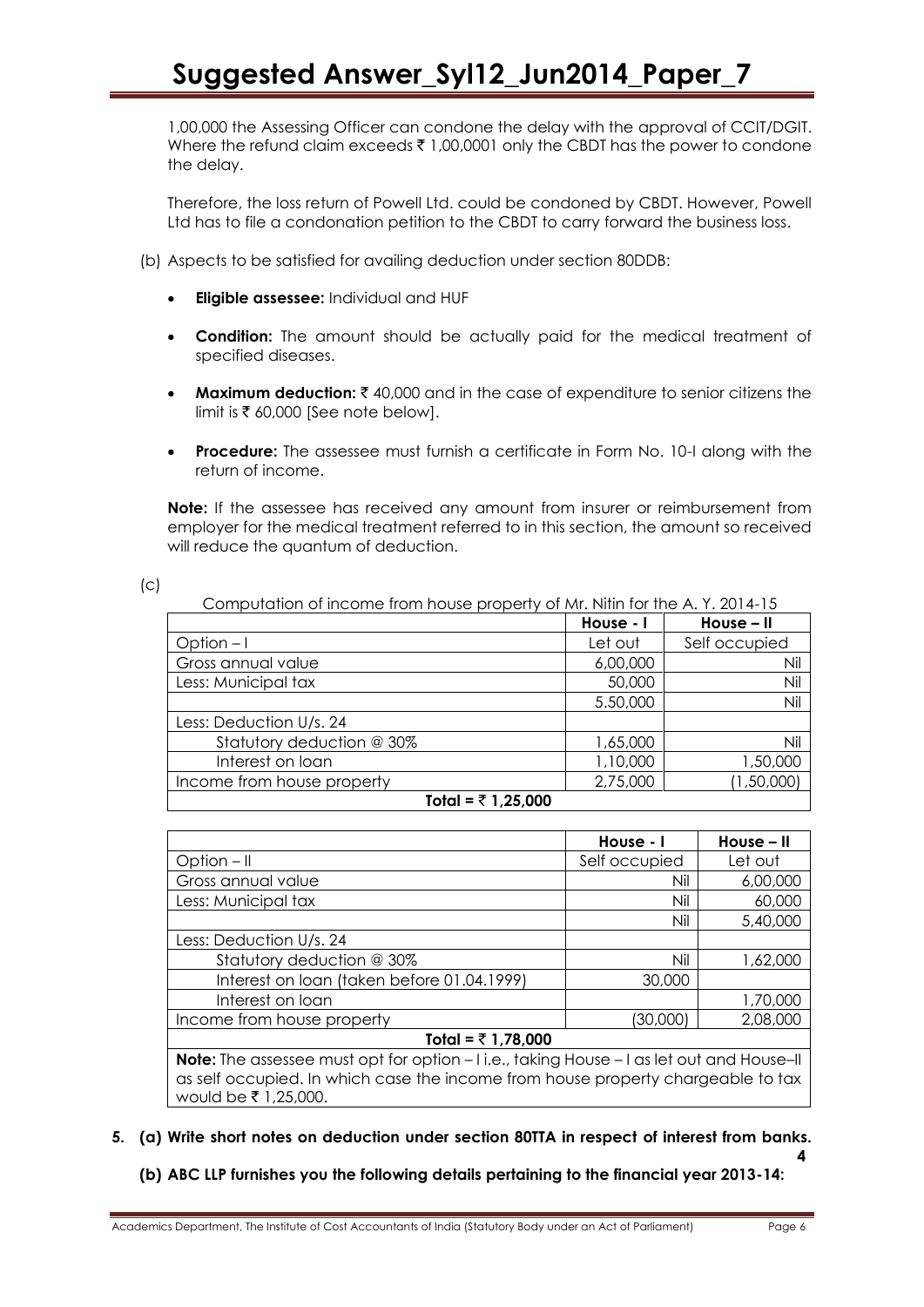| <b>Particulars</b>                                                                             |           |
|------------------------------------------------------------------------------------------------|-----------|
| Net Profit as per Profit and Loss Account                                                      | 90,00,000 |
| Depreciation debited in Profit and Loss Account                                                | 7,00,000  |
| Depreciation allowable under section 32                                                        | 9,00,000  |
| Inadmissible/disallowable expenses                                                             | 5,00,000  |
| Deduction under section 10AA (computed)                                                        | 12,00,000 |
| Deduction under section 80IA (computed)                                                        | 60,00,000 |
| Compute total income, adjusted total income under section 115JC and tax liability of           |           |
| ABC LLP for the assessment year 2014-15.                                                       |           |
| (c) Explain the term "substantial interest" defined in section 2(32) and its application in at |           |
| least two situations.                                                                          |           |

Answer:

- 5. (a) Deduction under section 80TTA in respect of bank interest
	- **Eligible assessee:** Individual & HUF having income by way of interest on deposits (not being time deposit) in a savings bank account.
	- **Interest from:** A banking company to which the Banking Regulation Act, 1949 applies; a co-operative society engaged in the business of banking including a co-operative land mortgage bank or co-operative land development bank; a post office.
	- **Quantum:** Where the amount of such income does not exceed  $\bar{\tau}$  10,000, the whole of such amount; and in any other case,  $\bar{\tau}$  10,000.
	- **Limitation:** In respect of any interest from any deposit held by or on behalf of a firm, an AOP or BOI no deduction will be allowed for such interest in computing the total income of any partner of the firm, any member of the association or any individual of the body.

(b)

Computation of adjusted total income under section 115JC in the case of ABC LLP. A.Y. 2014-15

|                                                                     | (₹ in lakhs) |
|---------------------------------------------------------------------|--------------|
| Net Profit as per Profit and Loss Account                           | 90           |
| Add: Depreciation debited to Profit and Loss Account                |              |
| Inadmissible/ disallowable expenses                                 | 5            |
|                                                                     | 102          |
| <b>Less:</b> Depreciation allowable under section 32                | 9            |
|                                                                     | 93           |
| Less: Deduction under section 10AA                                  | 12           |
| <b>Gross Total Income</b>                                           | 81           |
| <b>Less:</b> Deduction U/s. 80-IA                                   | 60           |
| <b>Total Income</b>                                                 | 21           |
| Adjustments for computing adjusted total income under section 115JC |              |
| Add: Deduction under section 10AA                                   | 12           |
| Deduction under section 80-IA                                       | 60           |
| <b>Adjusted total income</b>                                        | 93           |

Note: As the adjusted total income is more than  $\bar{\tau}$  20,00,000 the provisions of section 115JC will be applicable.

Tax liability @ 18.5% plus 3% @ 19.055% on ₹ 93 = ₹ 17.72115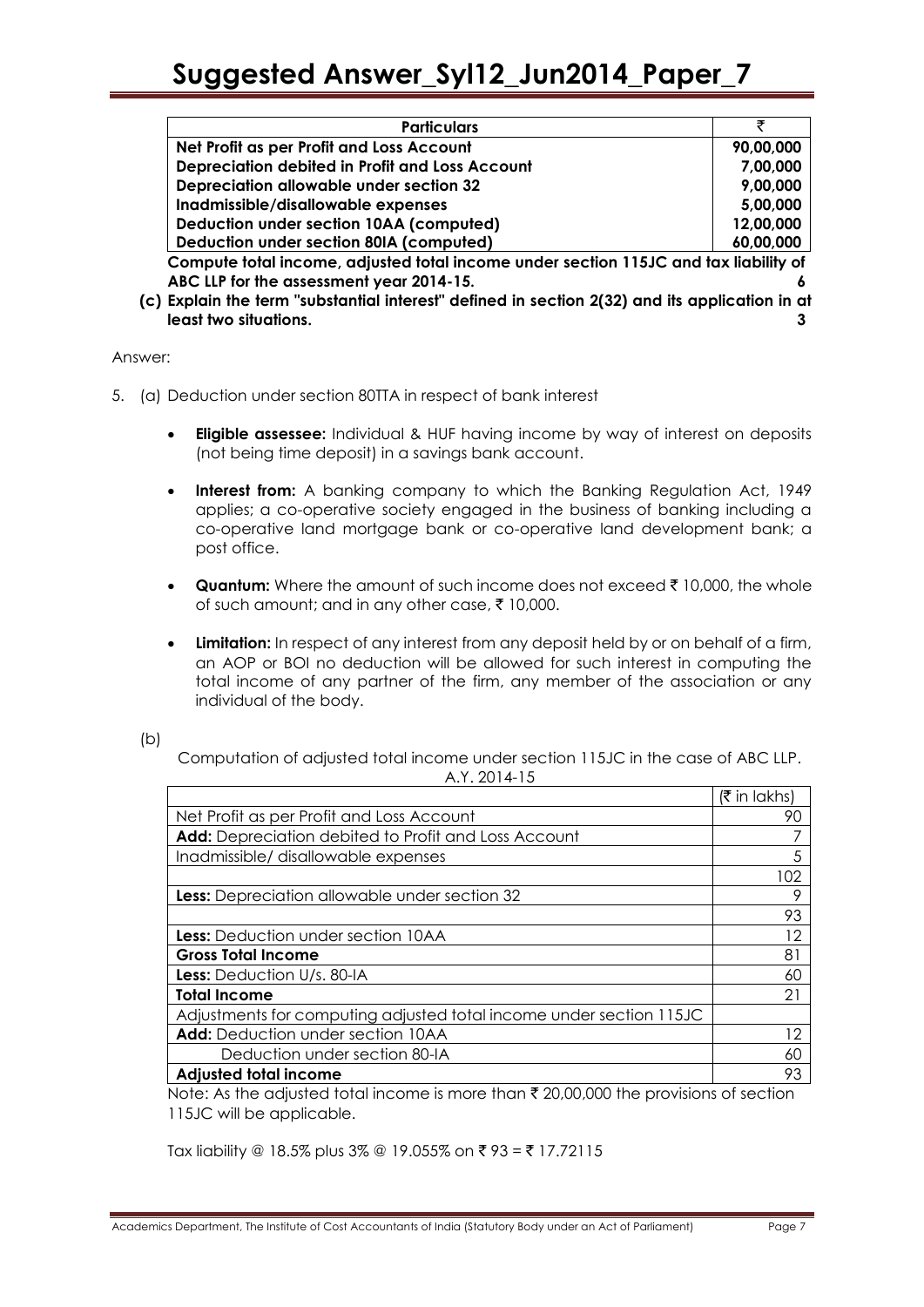Amount liability is more than the tax on total income as per normal provisions. Here the same will be the tax payable.

(c) Section 2(32) defines the term "substantial interest".

In relation to company, a person who has substantial interest in the company means a person, who is the beneficial owner of shares (not being shares entitled to a fixed rate of dividend whether with or without a right to participate profits) carrying not less than 20% of the total voting power.

In the case of a non-corporate entity, a person eligible for 20% or more of the profits of the assessable entity.

In the case of corporate, person having substantial interest would be liable to tax in respect of deemed dividend to the extent it is covered by section 2(22)(e).

In the case of non-corporate, expenditure incurred by way of transaction with a person having substantial interest, is covered by section 40A(2)(b) for disallowing excess of expenditure than the fair market price.

- **6. (a) Who are not 'Regular Workmen' u/s 80JJAA of the Income Tax Act 1961? 3**
	- **(b) State the provisions relating to claiming of exemption in order to reduce tax liability on short-term capital gains. 5**
	- **(c) Discuss the taxability or otherwise of the following gifts received by Arun, an individual during the financial year 2013-14: 2**
		- **(i)** ` **50,000 each from his four friends on the occasion of his birthday.**
		- **(ii) Wrist watch valued at** ` **20,000 from his friend.**
	- **(d) Mr. Rahim, Director in a MNC Ltd. is entitled to a motor car (1.8 ltrs.) to be used for both official and private purposes. 3**

**Discuss the taxability of perquisite, if**

- **(i) The car is owned by the employee, expenses paid by employer and it is a Chauffeur-driven car.**
- **(ii) The car is owned by Mr. Rahim, expenses incurred** ` **30,000 and chauffeur is paid a salary of** ` **90,000 provided by the employer.**

# Answer:

- 6. (a) The following workmen are not Regular workmen U/s 80 JJAA of the Income Tax Act 1961.
	- (i) A casual Workmen
	- (ii) A workmen employed through contract labour or
	- (iii) Any other workmen employed for a period of less than 300 days during the previous year.
	- (b) Provisions relating to claiming of exemption in order to reduce tax liability on short term capital gains

|       | <b>Applicable for</b>                                       | <b>Exemption U/S</b> |
|-------|-------------------------------------------------------------|----------------------|
| (i)   | Transfer of Agricultural land                               | 54B                  |
| (ii)  | Transfer byway of compulsory acquisition by Government      | 54D                  |
| (iii) | Shifting of industrial undertaking from urban to Rural area | 54G                  |
| (iv)  | Compulsory acquisition of Agricultural land by Central      | 10(37)               |
|       | Government / RBI                                            |                      |
| (v)   | Transfer by companies engaged in power sector business      | 0(4)                 |

(c) (i)  $\bar{\tau}$  2,00,000 (50,000 x 4) from his four friends on the occasion of is birthday is taxable as income from other sources since friends are not relatives and the amount has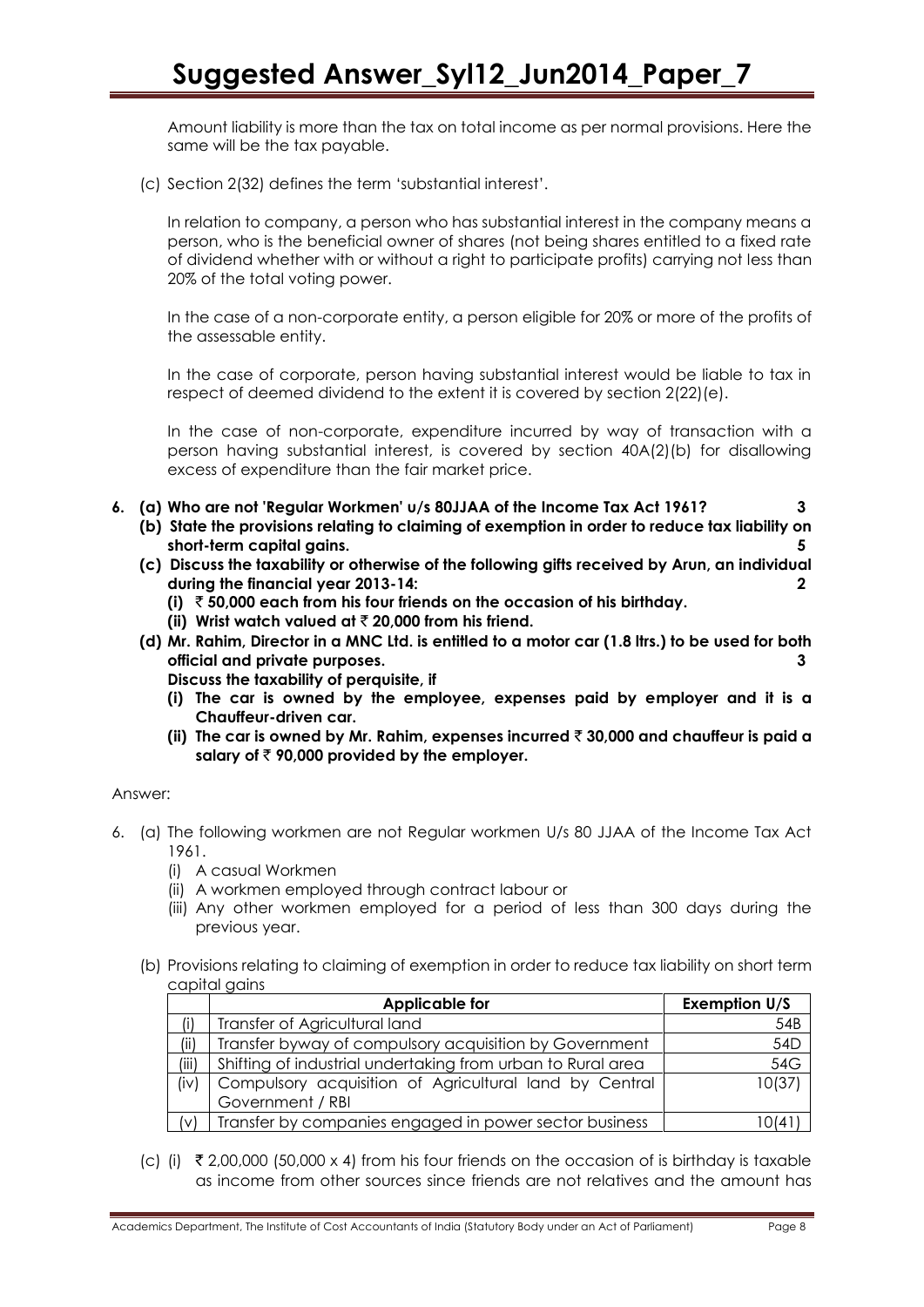exceeded  $\bar{\bar{\xi}}$  50,000.

- (ii) Wrist watch is not covered by the expression "properly", only gift of property received from non- relative is taxable. Hence wrist watch of  $\bar{\xi}$  20,000 is not taxable.
- (d) As per notification No. 24 dated 18.12.2009 the taxable value of perquisite will be:

|                                                                        | Amount   |
|------------------------------------------------------------------------|----------|
| (i) Actual expenses paid by the employer - ₹ 39,600 (ie. ₹ 3,300 × 12) |          |
| (ii) Computation of taxable value of perquisite                        |          |
| Amount of expenses                                                     | 20,000   |
| Add: Salary to chauffeur                                               | 90,000   |
|                                                                        | 1,20,000 |
| Less: Value of perquisite if the car was owned by the employer         |          |
| $(3, 2400)$ pm + ₹ 900pm for chauffer = ₹ 3300 × 12 = ₹ 39,600)        | 39,600   |
| Taxable value of perquisite                                            | 80,400   |

# **Tutorial Note:**

Had the car been owned by the employer in case of the above, case (i), the calculations would have been as follows:

Expenditure incurred + salary of chauffer (as per income – tax guidelines)

 $=$  ₹ 2400 pm + ₹ 900pm

 $=$  ₹ 3300 pm

 $=$  ₹ 39,600 per year.

# **Section B**

# **All questions in this section relate to the Wealth Tax Act.**

# **[Answer all questions.] 1x5=5**

- **7. (a) What do you mean by "specified area" in case of valuation of immovable property in Delhi for the purpose of wealth tax?**
	- **(b) Do you consider motor boat used in fishing business as an asset?**
	- **(c) Is it correct to say that a guest house, regardless of its locations, is always an "asset"?**
	- **(d) Poonam, while computing net wealth, wants to claim deduction of outstanding income tax and wealth tax liabilities of proceeding years of** ` **3,25,000. Can she do so?**
	- **(e) Gold Deposit Bonds are also assets as jewellery. Is this true?**

# Answer:

- 7. (a) In case of valuation for wealth tax purposes of immovable property in Delhi specified area means 60% of the aggregate area.
	- (b) Motor boat used in fishing business is not asset U/s 2(ea) of the Wealth Tax Act, as it is used for commercial purposes.
	- (c) Yes. This is correct. A guest houses, regardless of its location or distance from municipal or corporation limits, is always regarded as an asset.
	- (d) Income tax and wealth tax liabilities are not deductible while computing net wealth.
	- (e) No, Jewellery does not include Gold Deposit Bonds issued under the Gold Deposit Scheme 1999 notified by the Central Government. So these are not assets.

#### **EITHER**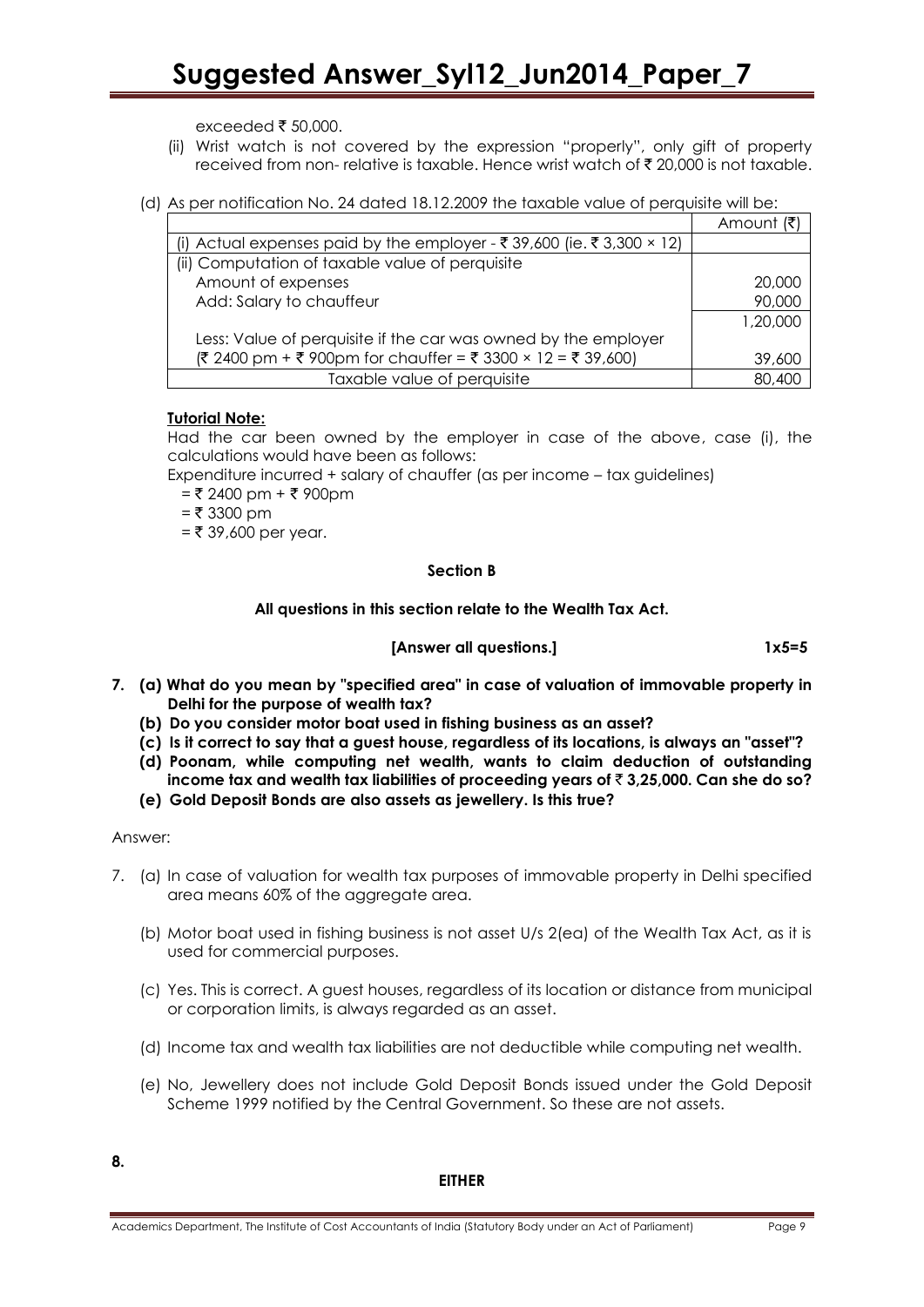**Price Foundations has let out a warehouse with effect from 01.10.2013 for a monthly rent of** ` **2 lacs. The lease is valid for 15 years and the tenant has made a security deposit equivalent to 6 months rent which bears interest @ 15%. The tenant has undertaken to pay the municipal taxes of the warehouse amounting to** ` **3 lacs p.a. What will be the value of the property under Schedule III of the Wealth Tax Act? 5**

**OR**

- **(i) An assessee being an Indian citizen, purchased an urban land for** ` **3 crores, out of remittance from outside India on 01.01.2013. He returned to India with an intention to permanently reside in India on 10.10.2013. Discuss the liability under Wealth tax for F.Y. 2012-13 and F.Y. 2013-14. 2**
- **(ii) Explain the procedure for valuation of interest of a partner in a firm. 3**

Answer:

8. (a) First Alternative:

Computation of value of Let-out Property as per Schedule – III of Wealth Tax Act Date: 31. 03. 2014

|                                                       | ₹      | ₹           |
|-------------------------------------------------------|--------|-------------|
| Actual Annual Rent Receivable - ₹ 2 lacs x 12         |        | 24,00,000   |
| months                                                |        |             |
| Add: Municipal taxes borne by the tenant              |        | 3,00,000    |
| Add: Interest on Security Deposit of 6 months' rent   |        |             |
| @15% p.a.[ $\bar{z}$ 2,00,000 x 6 x 15% x 6/12]       | 90,000 |             |
| Less: Interest on deposits allowed to tenant @ 15%    |        |             |
| p.a. $[7, 2,00,000 \times 6 \times 15\% \times 6/12]$ | 90,000 | NIL         |
| Gross Maintainable Rent (GMR)                         |        | 27,00,000   |
| Less: Municipal taxes paid                            |        | 3,00,000    |
| Less: 15% of GMR                                      |        | 4,05,000    |
| Net Maintainable Rent (NMR)                           |        | 19,95,000   |
| Capitalization Factor = $8$ (since lease hold         |        |             |
| property and period of lease not exceeding 50         |        |             |
| years)                                                |        |             |
| Value of Property = NMR x Capitalization Factor =     |        |             |
| ₹19,95,000 x 8                                        |        | 1,59,60,000 |

# **OR**

- (i) Exemption u/s 5(v) under Wealth Tax Act is available on assets purchased one year prior to the date of return. However, the exemption is available prospectively from the year of return i.e., 2013-14. Hence, urban land purchased is eligible for exemption for the previous year 2013 -14. However, the asset is taxable asset for the previous year 2012-13.
- (ii) (a) Net wealth equal to the amount of its capital is allocated among the partners.
	- (b) Residue is allocated among the partners in accordance with the agreement of partnership.
	- (c) Apportionment of net wealth is done in the proportion in which the partners are entitled to share the profits.
	- (d) The sum total of the amounts allocated to the partner is taken as the value of interest of that partner in the firm.

# **Section C**

# **All questions in this section relate to transfer pricing provisions**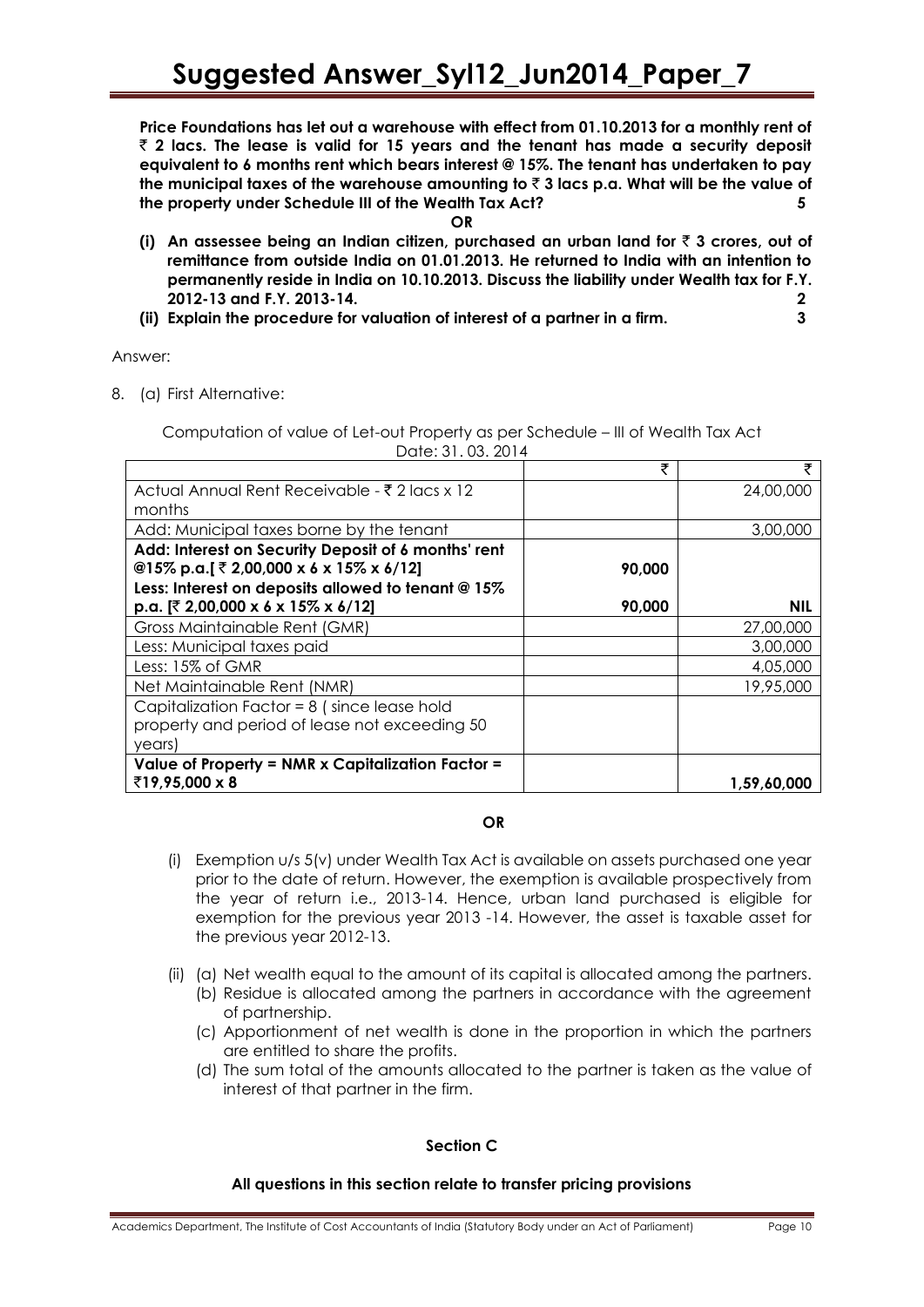**under the Income-tax Act, 1961**

**[Answer all questions.] 1x5=5**

- **9. (i) What is 'Arm's Length Price'?** 
	- **(ii) What does 'uncontrolled transaction' mean?**
	- **(iii) Define 'safe harbour'.**
	- **(iv) What is the maximum period for which advance pricing agreement shall remain valid?**
	- **(v) Under what circumstance may, an advance pricing agreement, be declared to be void ab initio?**

#### Answer:

- 9. (i) "Arm"s length price" means a price which is applied or proposed to be applied in a transaction between persons other than associated enterprises, in uncontrolled conditions.
	- (ii) "Uncontrolled transaction" means a transaction between enterprises other than associated enterprises, whether resident or non-resident.
	- (iii) "Safe harbour" means circumstances in which the income tax authorities shall accept the transfer price declared by the assessee. The determination arm"s length price is subject to Safe Harbour Rules.
	- (iv) An advance pricing agreement shall remain valid for such period not exceeding 5 consecutive previous years as may be specified in the agreement.
	- (v) An advance pricing agreement can be declared by the CBDT as void ab inito with the approval of the Central Government, if the agreement has been obtained by the person by fraud or misrepresentation of facts.

# **10.**

# **EITHER**

- **(a) State the reasons for cancellation of advance pricing agreement. 4**
- **(b) Narrate the procedure for furnishing Annual Compliance Report by the assessee, where advance pricing agreement has been entered into. 3**
- **(c) State the possible cases in which cost plus method is used for determination of arm's length price. 4**
- **(d) During the previous year 2013-14 ABC Associates, an Indian partnership firm made payment of** ` **6 crores for purchase of raw materials from Mr. D, who is a close relative of Mr. A, a partner of the firm. Both Mr. D and Mr. A are residents in India. Explain whether transfer pricing provision is applicable to the said transaction. 3**
- **(e) Zenith Inc., a US company holds 30% shares in Intech Ltd. an Indian company. Zenith Inc. sells its goods to Intech Ltd. Zenith Inc. also sells similar goods to Logitech Ltd., an Indian company which is not an associated enterprise. Zenith Inc. sells 50,000 units at** ` **12,000 per unit. The warranty in the case of sale of goods by Intech Limited is handled by Intech Limited. However, in case of sale of goods to Logitech Limited, Zenith Inc. is responsible for warranty for 6 months. Both Zenith Inc. and Intech Limited offer**  extended warranty at a standard rate of  $\bar{\tau}$  1,000 per annum.

**Compute arm's length price under CUP method and the amount of increase or decrease in total income of Intech Limited. 6**

# **OR**

**(a) In case an advance pricing agreement is entered into, does it have any effect on the return of income of the assessee? 3**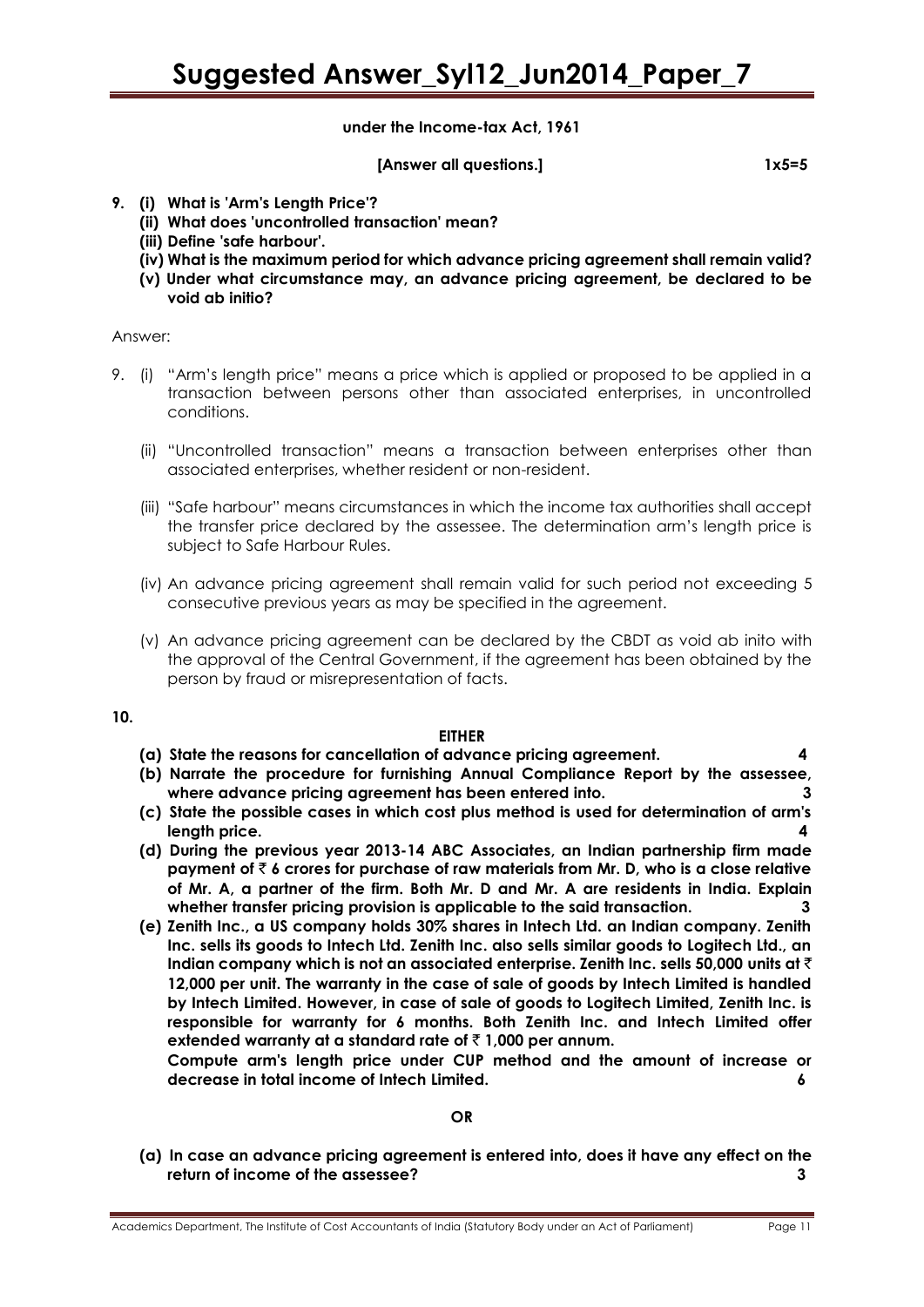- **(b) What is the period for which an assessee has to keep and maintain the information and records relating to international transactions/specified domestic transactions? 2**
- **(c) X. Limited, an Indian company has borrowed certain sum from a financial institution, a resident of a Non Jurisdictional Area (NJA) notified by the Central Government. During the previous year, X Limited paid interest of** ` **10 lacs to the financial institution. What authorisation is to be furnished by X. Limited? At what rate tax is required to be deducted source by X. Limited from payment of such interest? 4**
- **(d) What are the difficulties in applying arm's length principle? 5**
- **(e) P. Limited, an Indian company bought goods from its associated enterprise Q. Limited of UK at** ` **3,050 per unit. Using Resale Price method, which is found to be the most appropriate method, the arm's length prices determined are** ` **3,000,** ` **3,050,** ` **2,900**   $and \; 2.950.$ 
	- **(i) Compute the arm's length price assuming tolerance variation notified by the Central Government to be 3%.**
	- **(ii) Will your answer be different, if Q. Limited paid** ` **3,080 per unit to P. Limited? 6**

Answer:

# **Either (First Alternative)**

- 10. (a) An agreement shall be cancelled by the CBDT for any of the following reasons:
	- (i) The compliance audit reveals failure in compliance with the terms of agreement. (ii) The assessee has failed to file annual compliance report in time.
	- (iii) The annual compliance report furnished by the assessee contains material errors.
	- (iv) The assessee is not in agreement with the proposed revision.
	- (b) The assessee shall furnish an annual compliance report in quadruplicate to DGIT (International Taxation) for each year covered in the agreement.

Annual compliance report shall be furnished within 30 days of the due date for filing return of income for that year or within 90 days of entering into an agreement, whichever is later.

The DGIT (International Taxation) shall send one copy of annual compliance report to the competent authority, one copy to Commissioner of Income Tax having jurisdiction of the assessee and one copy to the Transfer Pricing Officer having jurisdiction over the assessee.

- (c) Cost plus method is ordinarily used in the following cases;
	- (i) Where raw materials or semi-finished products are sold.
	- (ii) Where joint facility agreements are involved.
	- (iii) Long-term buy and supply arrangements.
	- (iv) Provision of services.
- (d) Where the assessee incurs any expenditure for which payment has been made or is to be made to person referred to in section 40A (2), such transaction is a specified domestic transaction under section 92BA. Relative of a partner is related person to the firm within the meaning of section 40A(2).

Disallowance under section 40A(2) is made by the Assessing Officer, if such payment is excessive or unreasonable having regard to the fair market value of goods or services received. However, such disallowance is not to be made, if such transaction is at arm"s length price in accordance with section 92F.

In view of above provisions transfer pricing provisions shall apply to the instant transaction of purchase of raw materials for sum exceeding  $\bar{\tau}$  5 crores from relative of the partner.

(e)

₹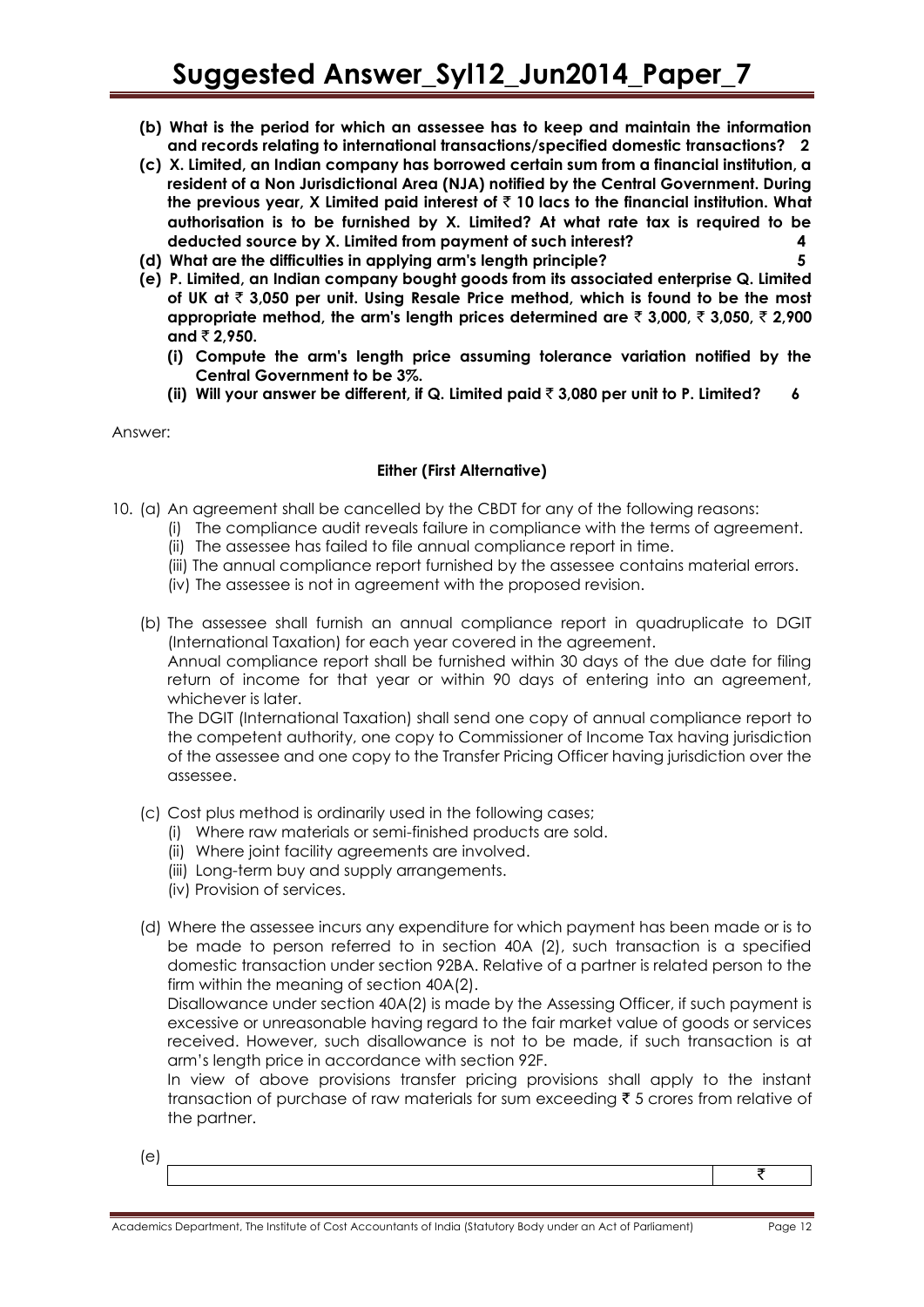| Price charged by Zenith Ltd. to Logitech Ltd.                         | 11.000      |
|-----------------------------------------------------------------------|-------------|
| Less: Cost of warranty included in the price charged to Logitech Ltd  | 500         |
| $(71,000 \times 6/12)$                                                |             |
| Arm's length price                                                    | 10,500      |
| Price per unit charged to Intech Ltd.                                 | 12,000      |
| Difference per unit                                                   | 1,500       |
| Number units supplied to Intech Ltd.                                  | 50,000      |
| Addition to be made in the computation of total income of Intech Ltd. | 7,50,00,000 |

#### **Second Alternative:**

- (a) As per section 92CD, where any person has entered into advance pricing agreement, and he has already furnished return of income under section 139 for any assessment year to which such agreement applies, such person shall furnish a modified return of income within a period of 3 months from the end of the month in which the said agreement was entered into in accordance with and limited to the agreement.
- (b) The information and records relating to international transactions / specified domestic transactions shall be kept and maintained for a period of 8 years from the end of the relevant assessment year.
- (c) As per section 94A(3) X. Ltd. has to furnish authorization in the prescribed form authorizing the CBDT or any other income tax authority acting on its behalf to seek relevant information from the financial institution located in notified jurisdictional area on behalf of X. Ltd. otherwise, deduction shall not be allowed in respect of interest on loan.

Under section 94A(5) X. Ltd. is required to deduct tax at source from such interest at the highest of the following three rates –

- (i) Rate or rates in force;
- (ii) Rate specified in the relevant provisions of the Income-tax Act;
- (iii) 30%
- (d) Following difficulties are experienced in applying arm"s length principle:
	- (i) The most common problem is the requirement to find transactions between independent parties which can be said to be exactly comparable with controlled transaction.
	- (ii) In a multinational environment enterprise system, a group first identifies the goal and then goes on to create the associated enterprise and finally, the transactions are entered into. This procedure is not applicable to independent enterprises. For this reason, there may be transactions within one multinational group, which may not be between independent enterprises.
	- (iii) The reductionist approach of splitting a multinational group into its component parts before evaluating transfer pricing may mean that the benefits of economics of scale or integration between the parties, is not appropriately allocated between the multinational group.
	- (iv) Application of arm"s length principle imposes a burden on business, as it may require the multinational group to do things that it would not have done otherwise, e.g., searching comparable transactions, robust documentations, etc.)
	- (v) Arm"s length principle involves cost to the multinational group.
- (e) As per section 92C, where more than one price is determined by the most appropriate method, the arm"s length price shall be taken to be the arithmetic mean of such prices.

In case variation between the ALP so determined and the actual transfer price does not exceed the notified percentage (maximum 3%) of the actual transfer price, then